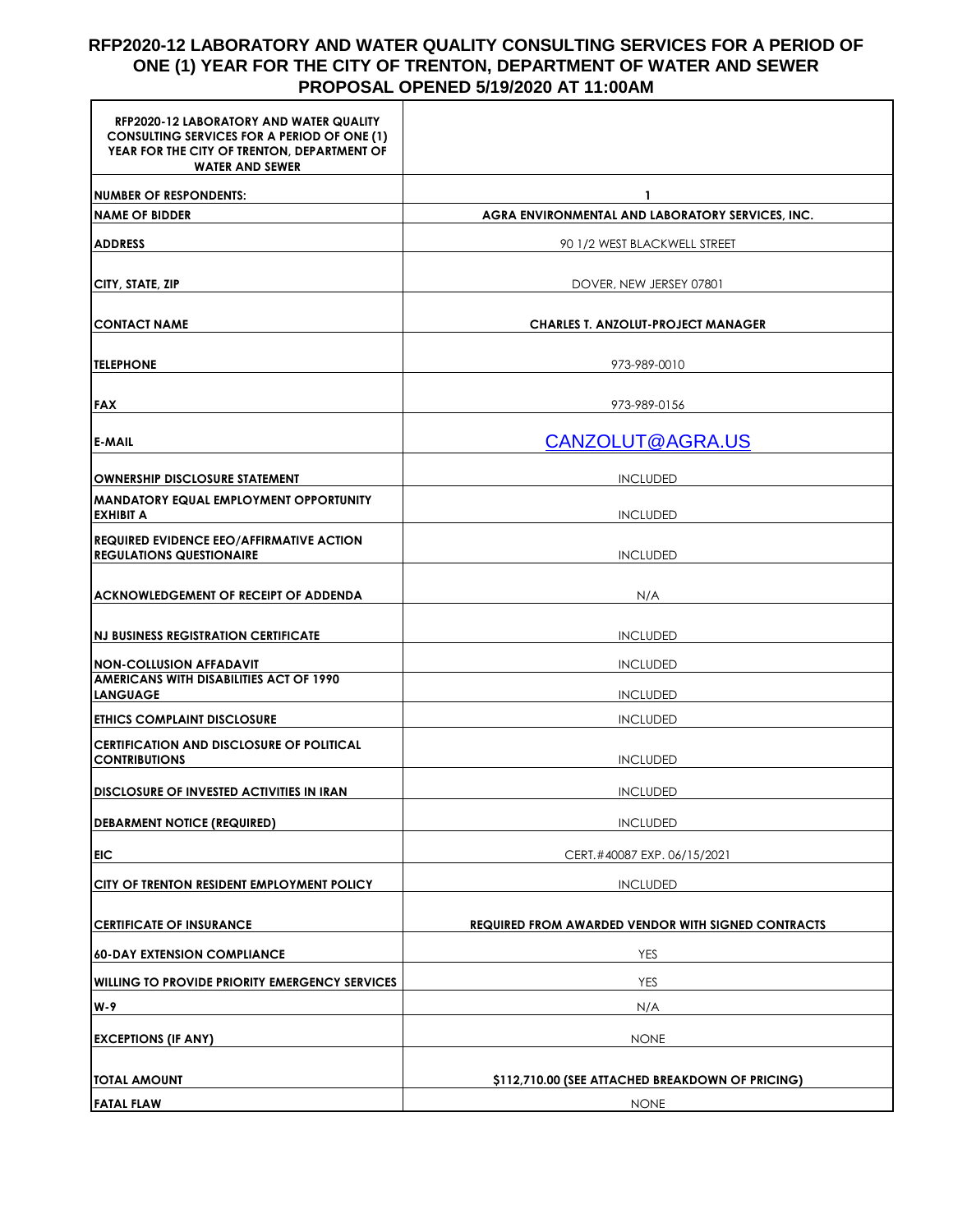#### **BID PROPOSAL FORM RESPONDENT MUST COMPLETE**

We the undersigned propose to furnish and deliver the above services pursuant to the scope of services and requirements and made part hereof:

FEE PROPOSAL SHALL INCLUDE TASKS, HOUR, RATE, MISCELLANEOUS FEES FOR MAJOR ITEMS AND A GRAND TOAL FOR THE PROPOSED WORK.

# FEE PROPOSAL CAN BE IN A SEPARATE SHEET

| TOTAL AMOUNT<br>x.                                                                                       | $\frac{1}{2}$ 112,710                                                     |
|----------------------------------------------------------------------------------------------------------|---------------------------------------------------------------------------|
| <b>Michael Furrey</b><br>(ORIGINAL SIGNATURE BY AUTHORIZED REPRESENTATIVE)                               |                                                                           |
| The undersigned is a Corporation, Partnership or Individual under the laws of the State of<br>New Jersey | having its principal office at 90 1/2 West Blackwell St., Dover, NJ 07801 |
| Agra Environmental and Laboratory Services, Inc.<br><b>COMPANY</b>                                       |                                                                           |
| 90 1/2 West Blackwell Street<br><b>ADDRESS</b>                                                           |                                                                           |
| ADDRESS Dover, NJ 07801                                                                                  |                                                                           |
| FED. ID                                                                                                  |                                                                           |
| <b>NAME</b> Michael Furrey                                                                               |                                                                           |
| TELEPHONE 973-989-0010                                                                                   |                                                                           |
| FAX 973-989-0156                                                                                         |                                                                           |
| EMAIL mfurrey@agra.us                                                                                    |                                                                           |
| DATE 05/15/20                                                                                            |                                                                           |
| <b>SIGNATUREX</b><br>Michael Furrey/ President/Agra Environmental and Laboratory Services, Inc.          |                                                                           |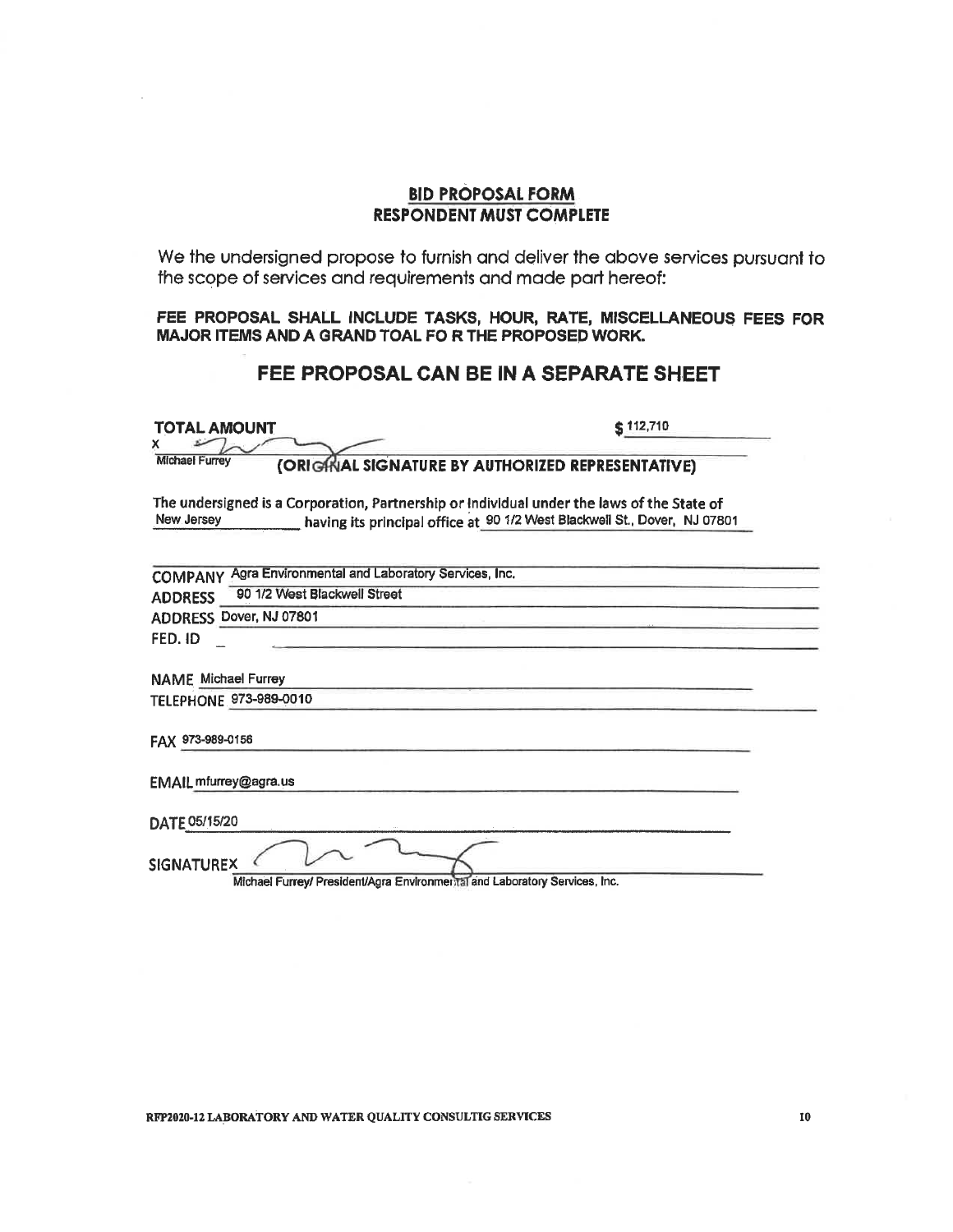**City Of Trenton Division of Purchasing** Ms. Isabel C. Garcia **Purchasing Agent** 319 East State Street Trenton, NJ 08608

Proposal for City of Trenton: Laboratory and Water Quality Consulting Services for the City of Trenton, Trenton Water Utility

Proposal Number: RFP2020-12

May 19, 2020. 1100 Hours

### **Fee Proposal**

#### **Hourly Rates and Projected Costs**

Billing Rate: \$85.00 per hour. **Estimated time weekly: 25.5 hours** Estimated annual cost: \$112,710.00 (25.5 hours per week x 52 weeks) All additional hours required would be billed at \$85.00. On-call and Emergency consultation will be billed at \$85.00 per hour.

#### **Scope of Work**

Agra Environmental and Laboratory Services, Inc., (Agra) will provide onsite consultation at the Trenton Water Works Filtration Plant (TWW) on a weekly basis (Item 12). The tasks to be covered are as follows:

- 1. Agra has a staff of Licensed Water System Operators and compliance staff to provide logistical support regarding regulatory compliance and technical support to reach regulatory requirements.  $(Item 1)$
- 2. Review of compliance sampling, laboratory practices and the oversight and completion of all required compliance reporting, filed in the applicable format as required by State and Federal Regulations.(Items 2, 4, 7, 8, 23, and 28)
- 3. Agra will review compliance needs for any new or pending regulatory requirements, and provide appropriate recommendations to meet new regulatory goals. If required for compliance, Agra will implement sampling schedules for required analysis. Agra will assess current laboratory equipment to ensure compliance with new regulations or revisions to existing rules. (Items 2, 3, 4, 10, 11, 13, 23, and 27.)
- 4. Agra will work with TWW staff and management on issues as they arise. Agra will work with the NJDEP or other agencies to resolve monitoring or laboratory compliance issues or to address customer concerns and to foster cooperative working relationships in future projects. Agra will be available for consultation at any time. (Items 1, 2, 3, 7, 9, 10, 11, 12, 13, 14, 16, 17, 22, 23, 24, 26, and 27.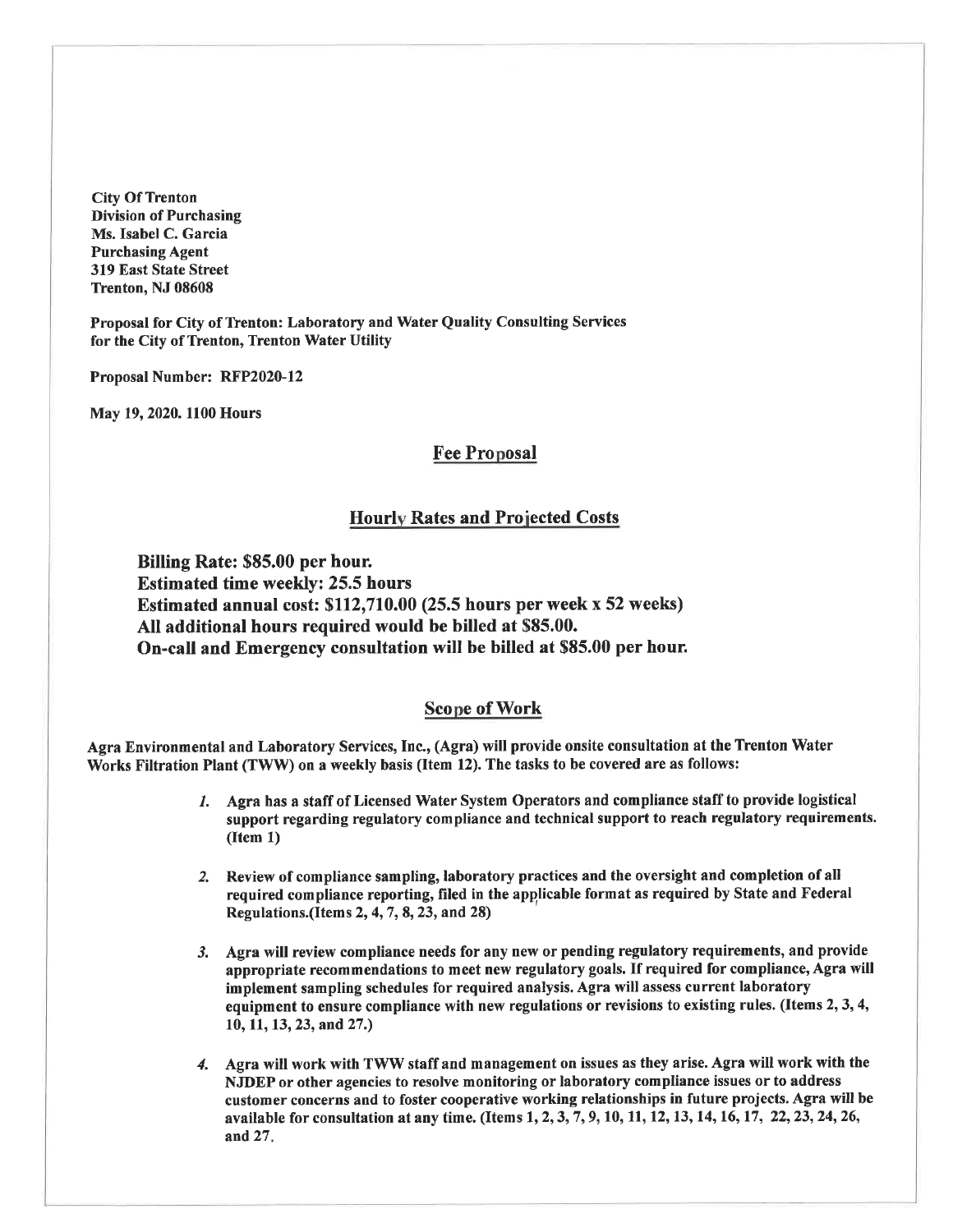- 5. Agra will provide assistance producing data for the annual Consumer Confidence Report (CCR)  $(item 6.)$
- 6. Agra will provide continuous monitoring of all compliance monitoring sampling and assist in the physical sampling and processing of samples as necessary. (Item 2, 7, 8, 11, 13, 22, 23, 25, and 26.)
- 7. Agra will provide oversight and support for regulatory compliance with the Lead and Copper Rule sampling requirements. This includes providing a sampling plan and site list for the 25 Water Quality Parameter compliance samples to be sampled every six month monitoring period. The sampling plan shall be reviewed and updated as necessary and the appropriate regulatory agency approvals obtained. Agra shall also provide the reporting data and E2 forms for the WQP data (Items 4, 22, 23, and 28)
- 8. Agra will train TWW Laboratory Staff on any new regulatory requirements. Agra will ensure that all sampling and processing of samples is executed in accordance with applicable regulations. (Item 2, 4, 10, and 13.)
- 9. Agra will review and update sampling plans to keep them within compliance and develop new plans with TWW approval for any additional hours. (Item 11)
- 10. Based on available data, Agra will forward proposals for additional process sampling to optimize treatment. With TWW management approval and at their direction, Agra will implement process sampling to assess treatment optimization. Agra will work to anticipate potential problems and report to, and meet with management weekly to discuss any issues that occur or may be of concern in the future. (Items 25)
- 11. Agra will prepare correspondence as required for regulatory or other related needs. (Item 14)
- 12. Agra will provide TWW management with regular activity reports, meet with management daily when on site and provide periodic updates or reports on issues of concern. (Item 15.)
- 13. Agra will provide on and off site consultation on a twenty-four hour basis. (Item 16.)
- 14. Agra will assist with customer inquiries or complaints or forward customers to the appropriate department with TWW management approval. (Item 17)
- 15. Agra will assist in the preparation of data for triggered reports, such as Operation Evaluation Reports under Disinfectant/Disinfectant Byproduct Rule Stage 2, or Corrosion Control Plan reports, within the scope of sampling compliance, as necessary. Agra will arrange for any sampling and analysis for any samples triggered by compliance requirements and file any required reports within the required deadlines. (Item 22 and 23.)
- 16. Agra will provide assistance in all inspection and audit visits, onsite or at the location designated by the regulatory authority. Agra will address any appropriate deficiencies within the scope of laboratory procedures, or as requested and approved by TWW management for issues outside the scope of this contract, indicated through audits or inspections. Any Issues addressed outside the scope of the contract will require TWW approval for any additional hours. (Item 24.)
- 17. Agra will assist in providing guidance with Proficiency Testing. All analysis will be done by TWW Lab staff, and submitted to the appropriate reporting agency. If issues arise with PT reporting, Agra will intercede on behalf of TWW with the PT provider or the NJDEP as needed. (Item 5.)
- 18. Agra will also provide field support for process sampling for UDF or other projects with prior approval from TWW management for any additional hours, when necessary. (Item 26.)
- 19. Agra will conduct Jar testing twice a month for KMnO4 demand testing or other jar testing as water quality conditions warrant. (Item 21.)